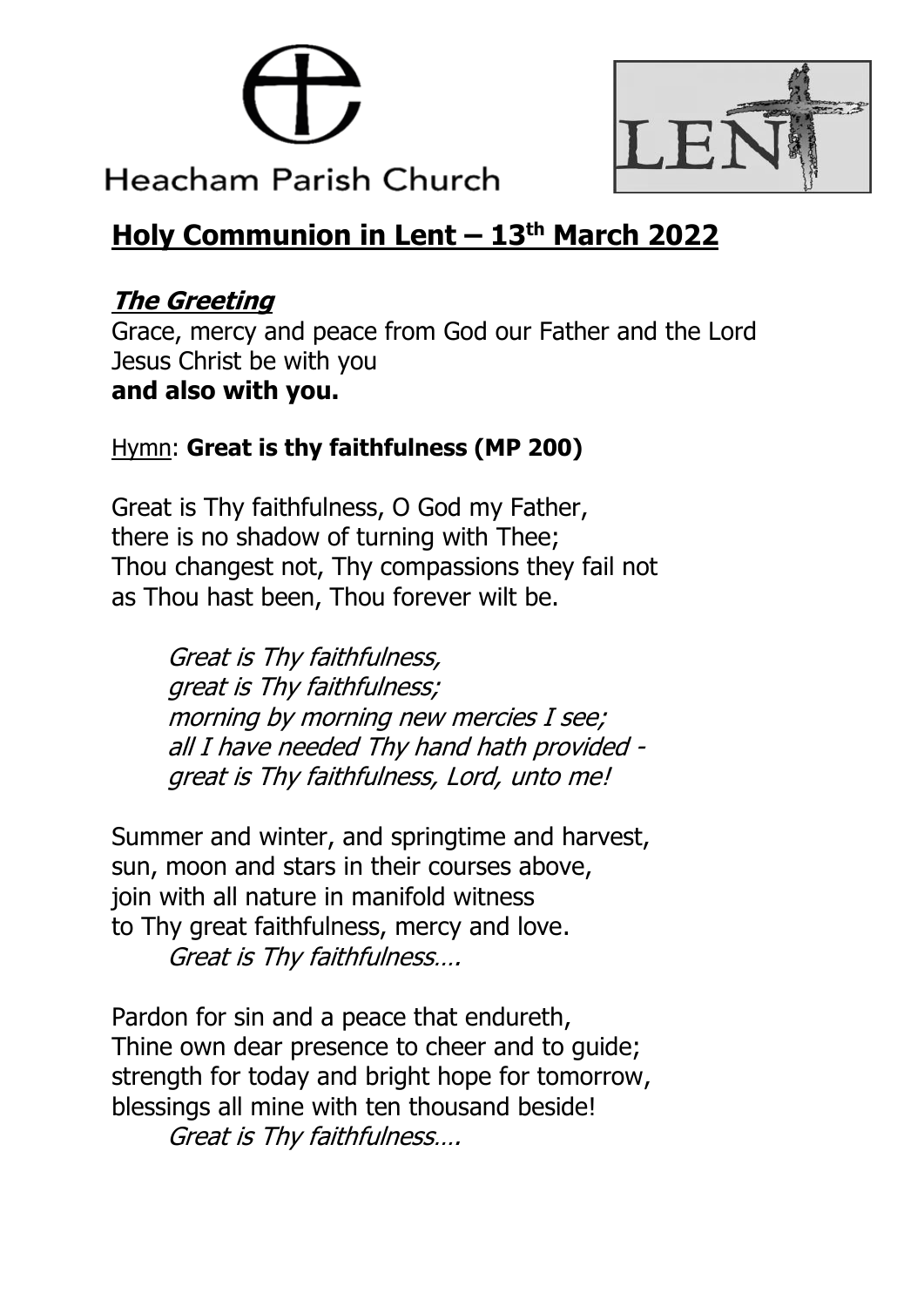### **Prayer of preparation**

**Almighty God, to whom all hearts are open, all desires known, and from whom no secrets are hidden: cleanse the thoughts of our hearts by the inspiration of your Holy Spirit, that we may perfectly love you, and worthily magnify your holy name; through Christ our Lord. Amen.**

Our Lord Jesus Christ said: The first commandment is this: 'Hear, O Israel, the Lord our God is the only Lord. You shall love the Lord your God with all your heart, with all your soul, with all your mind, and with all your strength.' The second is this: 'Love your neighbour as yourself.' There is no other commandment greater than these. On these two commandments hang all the law and the prophets. **Amen. Lord, have mercy.**

Compassion and forgiveness belong to the Lord our God, though we have rebelled against him. Let us then renounce our wilfulness and ask his mercy by confessing our sins in penitence and faith.

#### **Most merciful God, Father of our Lord Jesus Christ, we confess that we have sinned in thought, word and deed.**

**We have not loved you with our whole heart.**

**We have not loved our neighbours as ourselves.**

**In your mercy forgive what we have been,**

**help us to amend what we are, and direct what we shall be;**

**that we may do justly, love mercy,**

**and walk humbly with you, our God. Amen.**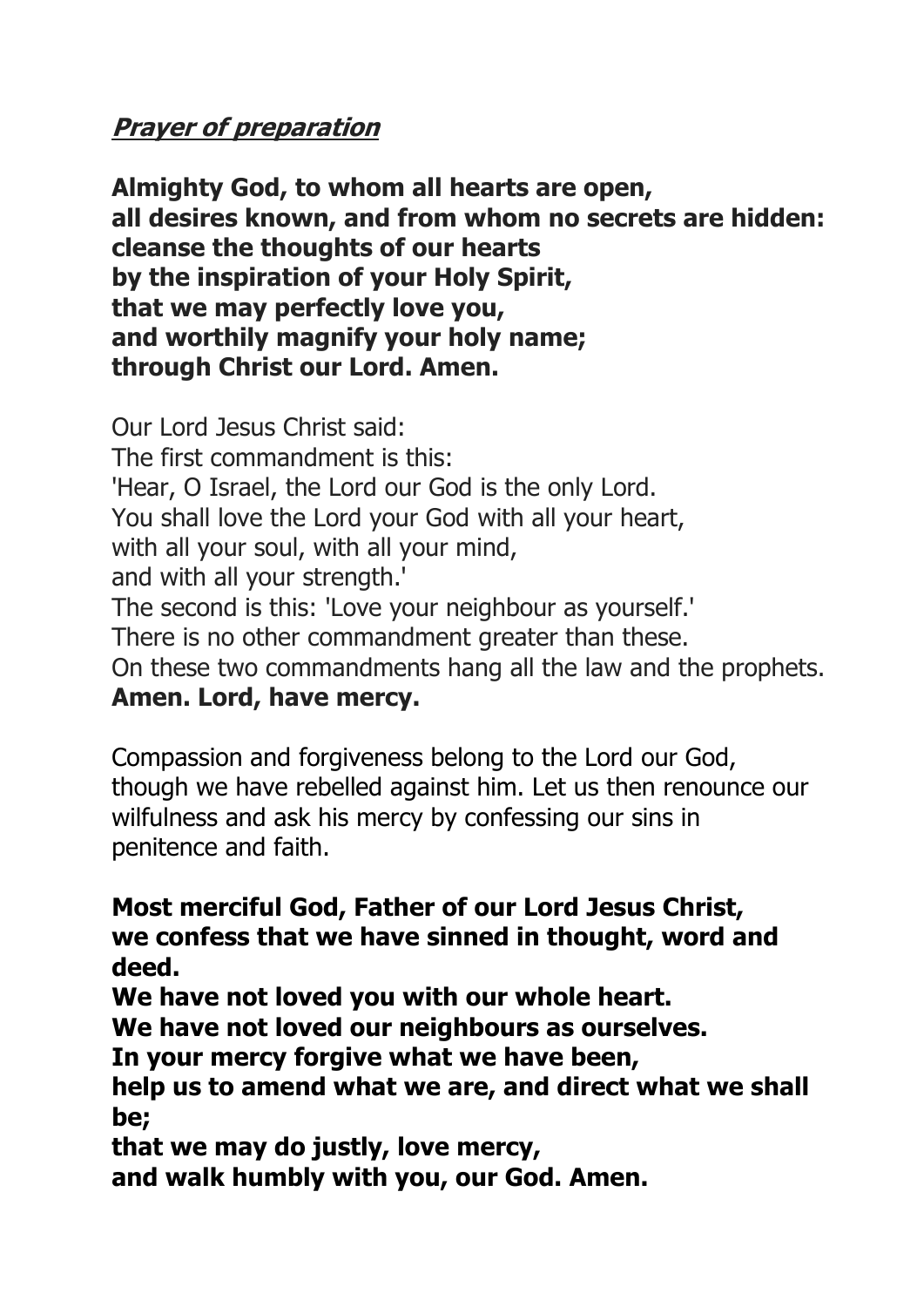We confess to you our selfishness and lack of love: fill us with your Spirit. Lord, have mercy. **Lord, have mercy.**

We confess to you our fear and failure in sharing our faith: fill us with your Spirit. Christ, have mercy. **Christ, have mercy.**

We confess to you our stubbornness and lack of trust: fill us with your Spirit. Lord, have mercy. **Lord, have mercy.**

Almighty God, who forgives all who truly repent, have mercy upon you, pardon and deliver you from all your sins, confirm and strengthen you in all goodness, and keep you in life eternal; through Jesus Christ our Lord. **Amen.**

# **The Collect**

#### Hymn: **Faithful one so unchanging (MP 825)**

Faithful One, so unchanging; ageless One, You're my rock of peace. Lord of all, I depend on You, I call out to You again and again, I call out to You again and again. You are my rock in times of trouble, You lift me up when I fall down; all through the storm Your love is the anchor – my hope is in You alone.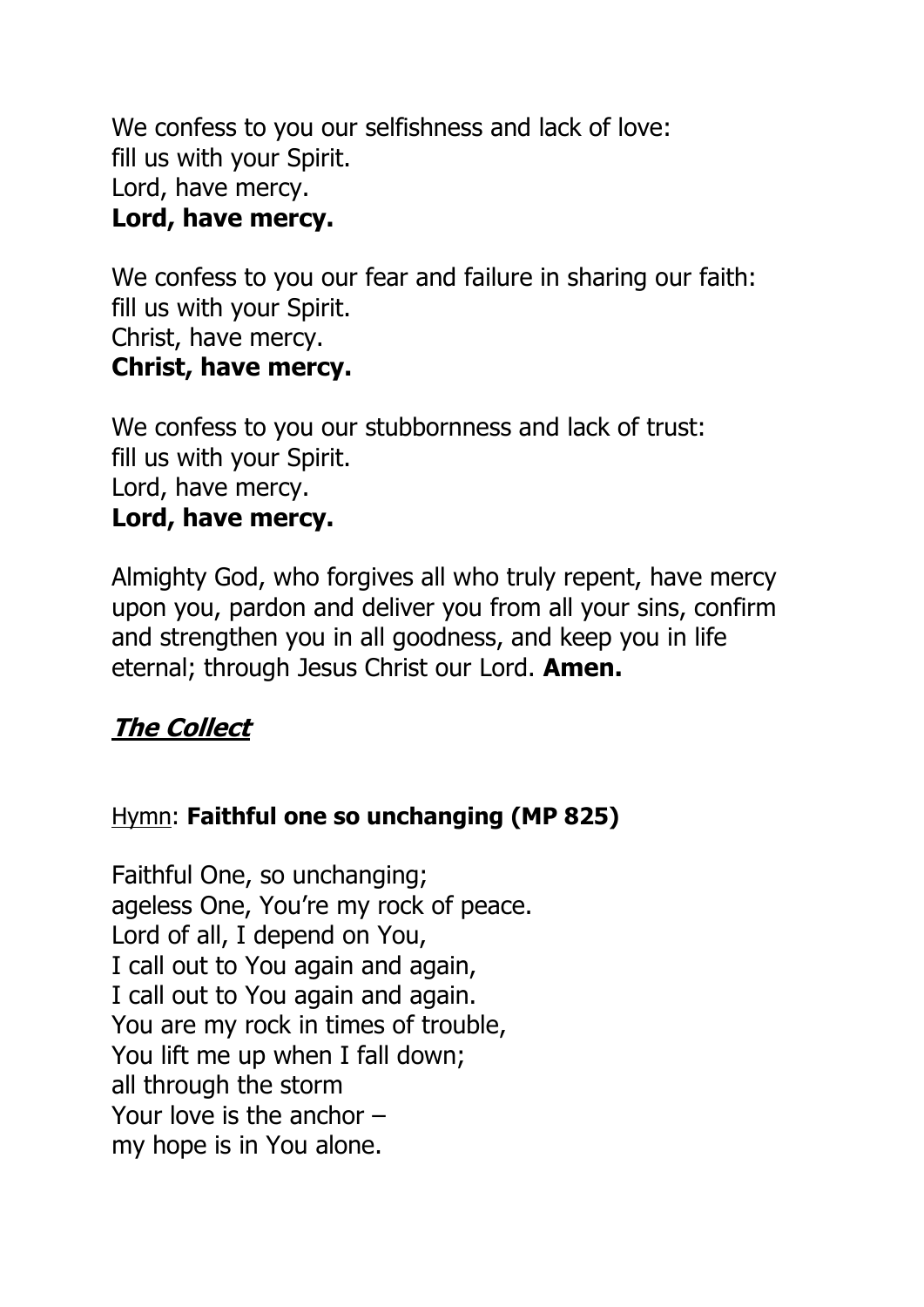**Bible reading** – Luke 13: 31-end read by Richard C

Hear the Gospel of our Lord Jesus Christ according to Richard C. **Glory to you, O Lord.**

At the end This is the Gospel of the Lord. **Praise to you, O Christ**

### **A reflection** – by Pip

Let's pray,

Father thank you for your word. For this season of reflection. Help us now to see something new from your word to help and sustain us. We ask in Jesus precious name. **Amen.**

It says in psalms, "Do not put your trust in princes, in mortal men, who cannot save. When their spirit departs, they return to the ground: on that day their plans come to nothing". They are timely words for all generations. We are not wise when we misplace trust. Much as we would all like it to be different, we have all to recognise that we live in a fallen world. Human nature, left to its own devices, is always inclined to be selfseeking and self-serving. We should not be surprised when we come across dishonest dealings. Or when we experience misleading advice and are given questionable information. Or when we were lied to or subject to exploitation. Or when we are taken by surprise or gaslit. Or we meet with cover up and deception. None of these things should take us by surprise. It says in John, "But Jesus would not entrust himself to them, for he knew all men. He did not need man's testimony about men, for he knew what was in a man."

Today we are looking at the end of Luke 13, just over half-way through the gospel. Already the end of chapter 12 has revealed the direction that Jesus is headed. Geographically he is headed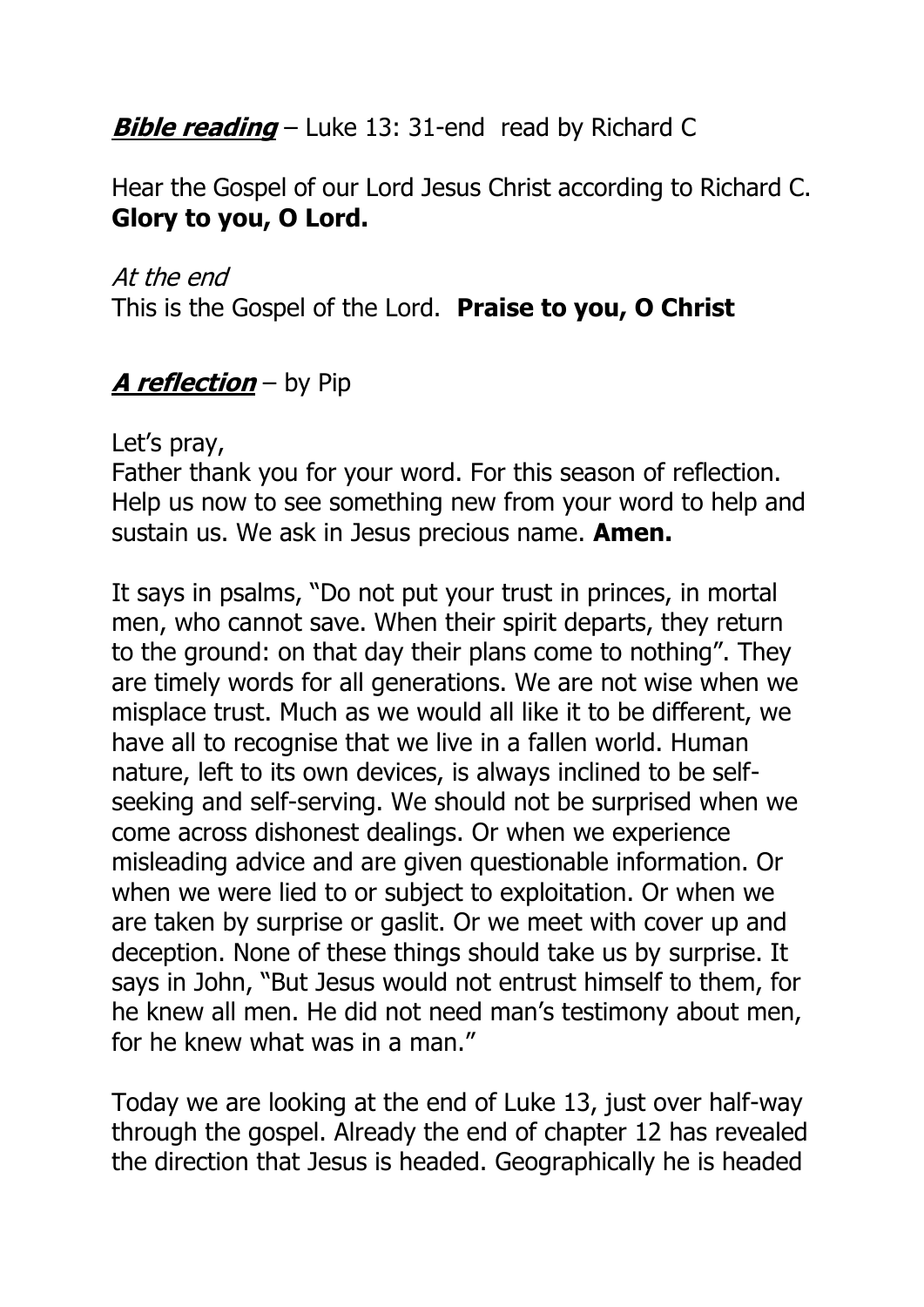to Jerusalem. Emotionally Jesus expresses his concern. He says, "I have a baptism to undergo and how distressed I am until it is completed." Jesus knew that he would essentially be taking the journey alone, despite the crowds. He would be alone and face much opposition. We see that opposition in the first verse of the reading this morning. "At that time some Pharisees came to Jesus and said to him "Leave this place and go somewhere else. Herod wants to kill you."

On the surface it sounds very helpful advice. Jesus's safety is at risk. However, when you peel back the layers and reveal the motives of the heart, it is a different story. They have no real concern for Jesus. For some time, Jesus has been a source of trouble and disruption. He has been messing with the status quo. It would be very convenient if he would just go away. They pretend to be warning Jesus, to be concerned about Herod's intentions. Do they expect him to turn tail and run away? Jesus, without hesitation, puts them straight. He intends to keep going. He also lays some more markers down. Firstly, declaring his goal and his determination to reach it. Then secondly declared his prophetic ministry with the words "for surely no prophet can die outside Jerusalem."

That prophetic ministry is realised in the final words of the reading today. The fate of Jerusalem is spelled out. Desolation is in the future. It is not a desolation sort after. Jesus laments the realisation. Every part of him wishes to avert the destruction of Jerusalem. He says, "How often have I longed to gather your children together, as a hen gathers her chicks under her wings, but you were never willing."

So, what can we draw from this reading to help us as we mark this second Sunday of lent 2022? I would like to explore some themes that have occurred to me. Hopefully, they will give us some food for thought. I would like to think through the lens of pretence, purpose, and permanence.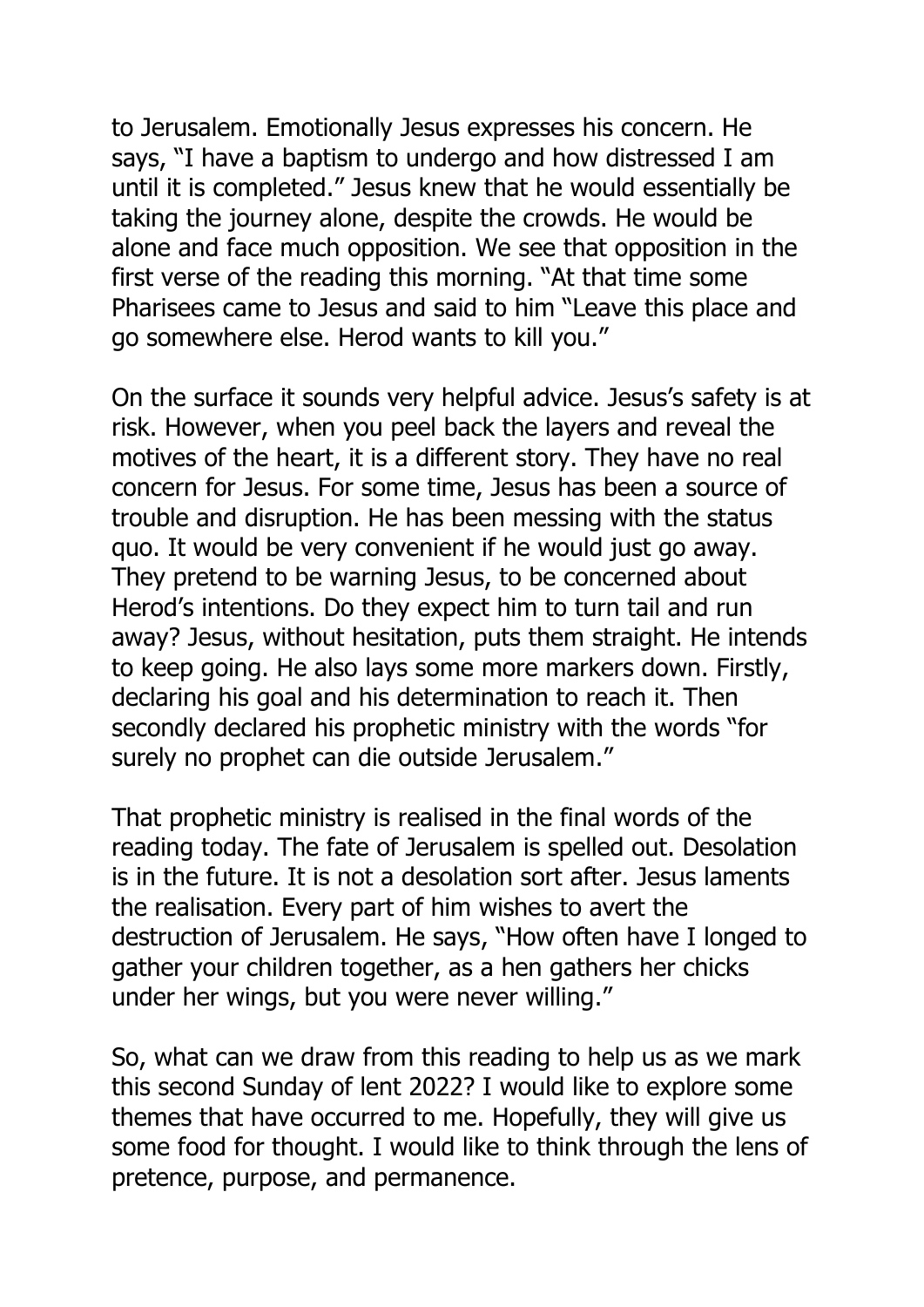Let's kick off with pretence. The opening shot from the Pharisees is filled with pretence. They pretend concern and care for the well-being of Jesus. Pretence is often met with in life. We have all been on the receiving end of it. Why? Because often it is easier to pretend than actually tell the truth. At the superficial end of the equation, we can pretend or be economical with the truth, in response to the "do you like this?" question. You know what I mean, do you like this item of clothing, this colour, this car, this house, this person, this TV programme, the list is endless. In the grand scheme of things, I guess it doesn't really matter, we often don't want to hurt people's feelings over subjective things. However, pretence, at a deeper level can basically be a cover for more unpleasant motives. The kind of motives we would not want the Lord shining a light on. Motives that are not on the list of the fruit of the spirit. It is easy to see the pretence of the Pharisees, but what about our own? Maybe next time we are praying we could ask the Lord to show us where there is pretence in our hearts, then we can root it out with his help.

Jesus had no time for pretence. He was always completely authentic and to use a word that is often used today, transparent. He responds to the pretence of the Pharisees with purpose and clarify. "Go tell that fox I will drive out demons and heal people today and tomorrow, and on the third day reach my goal." The lord's focus was the purpose and reason he came to earth. That purpose informed his words, his actions, his motives, and his commitment to the father's will. What is our purpose in 2022, as followers of Jesus Christ? Last week Veronica challenged us to pray about our calling, effectively our purpose. Did we all go home and do it? Or did the thought slip from our minds when we stepped outside these walls? If we did forget, then here is another opportunity to pray, to think, to ask, to seek the lord, and ask him what would you have me do in 2022 in my community, in my church, in my life. The challenges of the pandemic and now the war in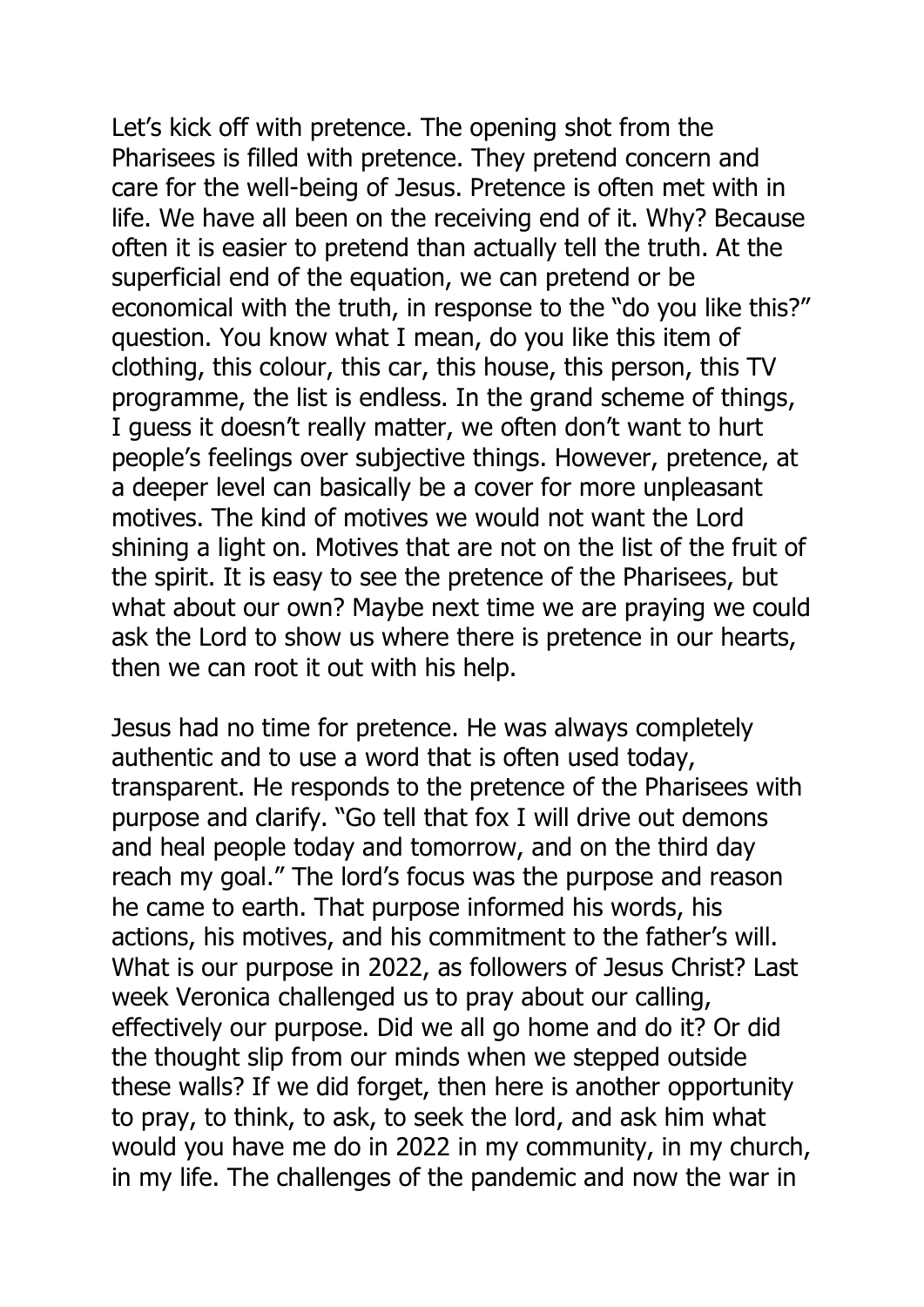Europe may have left us feeling purposeless, lost, aimless, basically wondering what on earth is coming next. The unpalatable truth is Jesus never said it would be easy. He never said there will be no sickness and no war. He said in this world there will be trouble but take heart I have overcome the world. He said take up your cross and follow me. So maybe we need to take time grounding ourselves back in the Lord who will give us a sense of purpose, no matter who we are or what is going on.

He can fill us all with purpose and direction because of his permanence in creation, in history and in the eternal plan of salvation. That permanence permeates all of our lives if we allow it to. It's so fantastic that it still today permeates the lives of his chosen people and all who are yet to call on the name of the lord. It says in Romans, "as far as election is concerned, they are loved on account of the patriarchs for God's gifts and his call is irrevocable."

Irrevocably called means we are permanently part of God's family. He is a permanent fixture for each and every one of us. Always with us and for us, never leaving us, our names are engraved on the psalms of his hands. In all our times, in pretence and purpose we have the assurance that we are totally, permanently connected to the king of kings. Nothing can change that, not pandemic, not war, not failure, not even death.

Whatever is happening to us in the, so far, rather unsettling year of 2022, we can be settled in the fact that we are his, called, owned, provided for, and loved by a saviour who came to call those who would listen to his voice. Let's end by holding silence and taking a moment to thank the Lord for his goodness, faithfulness, and permanence in our lives. **Amen.**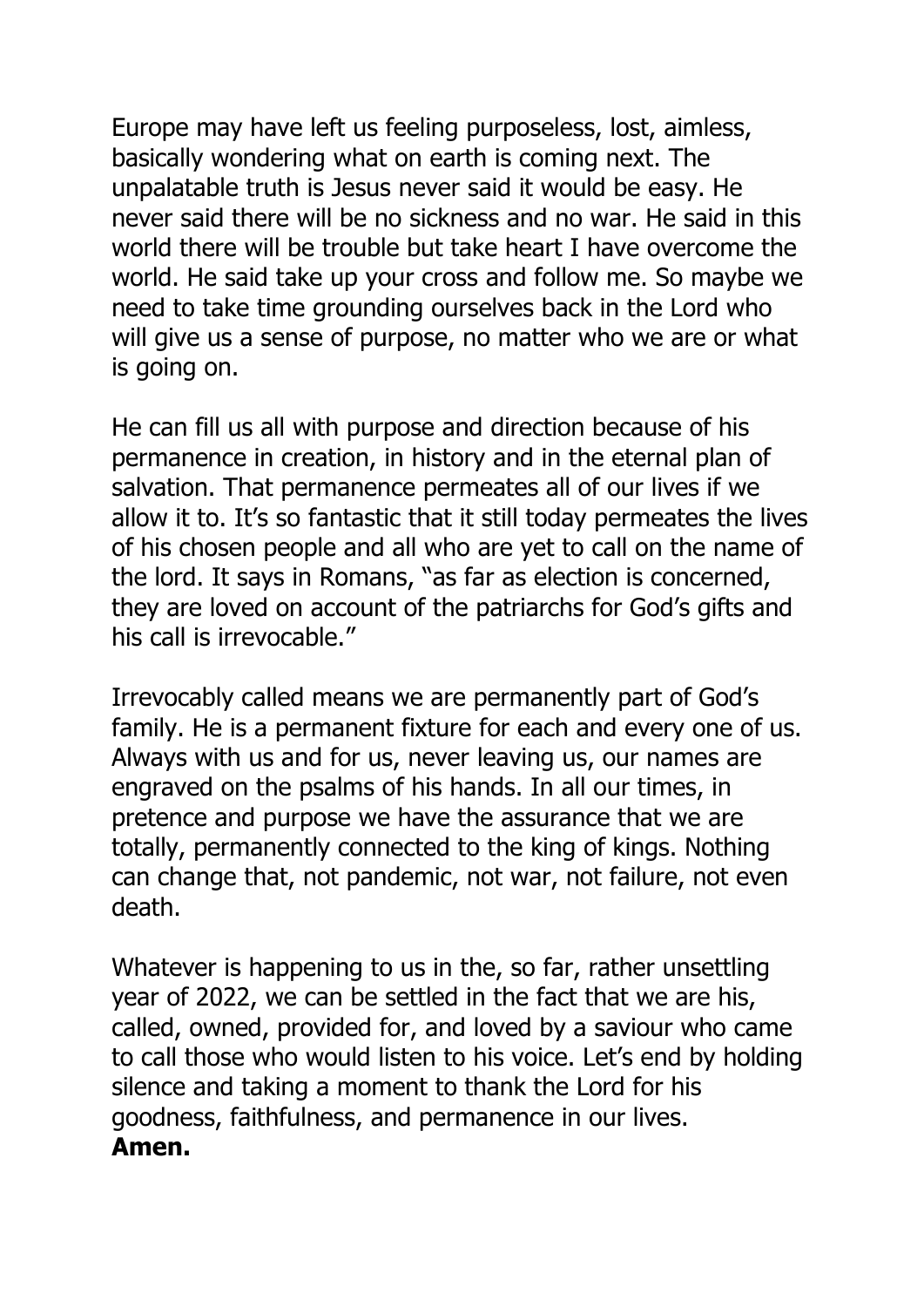### **The Nicene Creed**

Let us declare our faith in God.

**We believe in one God, the Father, the Almighty, maker of heaven and earth, of all that is, seen and unseen. We believe in one Lord, Jesus Christ, the only Son of God, eternally begotten of the Father, God from God, Light from Light, true God from true God, begotten, not made, of one Being with the Father; through him all things were made. For us and for our salvation he came down from heaven, was incarnate from the Holy Spirit and the Virgin Mary and was made man. For our sake he was crucified under Pontius Pilate; he suffered death and was buried.**

**On the third day he rose again in accordance with the Scriptures; he ascended into heaven and is seated at the right hand of the Father.**

**He will come again in glory to judge the living and the dead, and his kingdom will have no end. We believe in the Holy Spirit, the Lord, the giver of life, who proceeds from the Father and the Son, who with the Father and the Son is worshipped and glorified, who has spoken through the prophets.**

**We believe in one holy catholic and apostolic Church. We acknowledge one baptism for the forgiveness of sins. We look for the resurrection of the dead, and the life of the world to come.**

**Amen**

**Prayers of Intercession** - Led by Penny T

**Prayer for Ukraine**

God of peace and justice, we pray for the people of Ukraine today.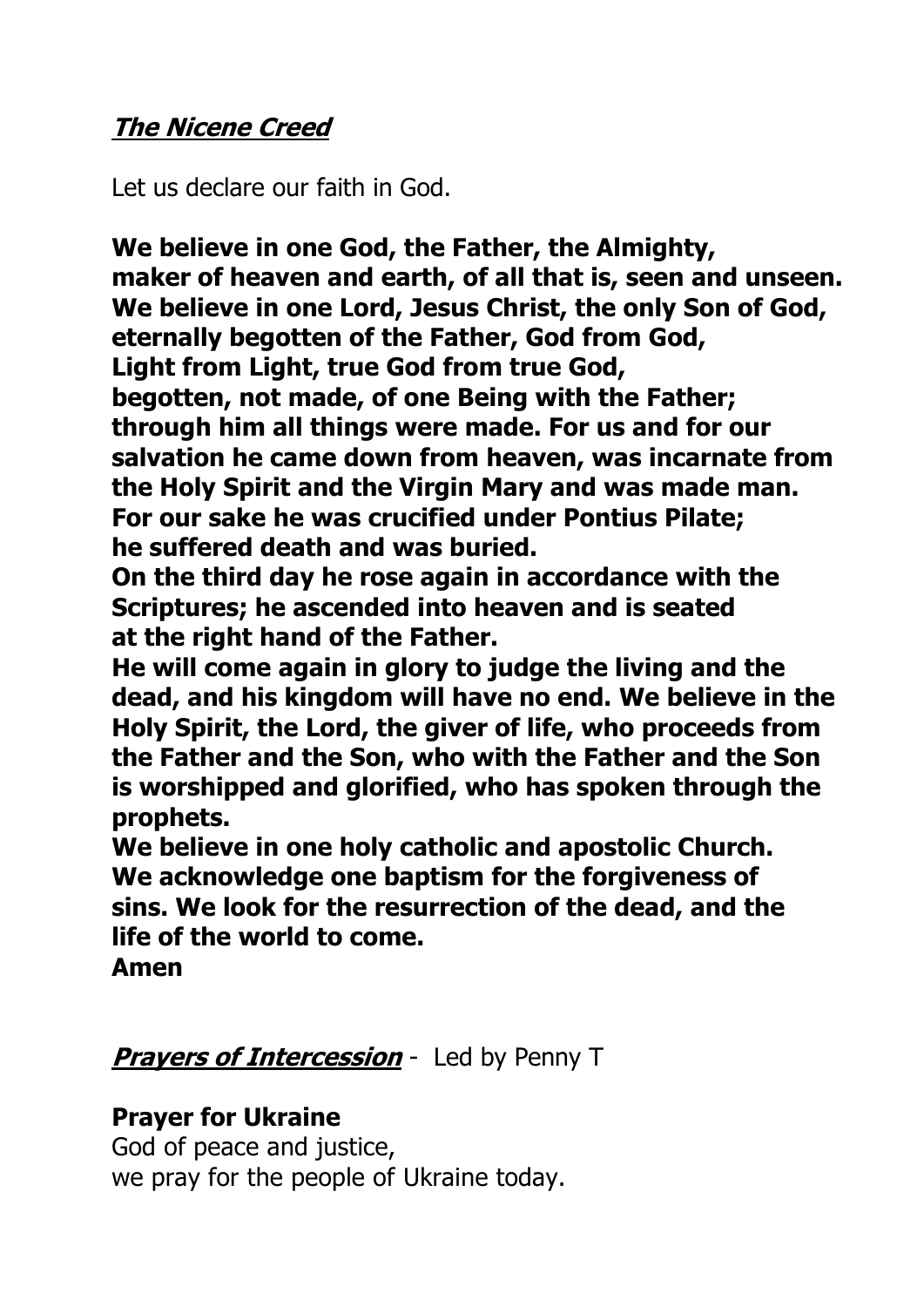We pray for peace and the laying down of weapons. We pray for all those who fear for tomorrow, that your Spirit of comfort would draw near to them. We pray for those with power over war or peace, for wisdom, discernment and compassion to guide their decisions.

Above all, we pray for all your precious children, at risk and in fear, that you would hold and protect them.

We pray in the name of Jesus, the Prince of Peace.

#### **Amen**

Heavenly Father as we move our thoughts from Europe help us to pray for the World. We pray for your beautiful, damaged world. We pray for all the places that suffer from wars……suffer from environmental disasters…..and civil unrest.

Lord in your Mercy Hear our Prayer

Heavenly Father who is the ruler of the earth we pray for Kings, Queens, and Governing bodies of the world. We pray for your wisdom and discernment in all the decisions they are called to make. We pray especially for our government as they have important decisions to make, we pray for James Wild, also our local county, borough, and local parish councillors. At this time, we pray especially for Heacham Parish Council with the unrest around the community building. We ask that your people here in the church will be agents of peace and reconciliation.

Lord in your Mercy Hear our Prayer.

Heavenly Father as your Son Jesus Christ is the head of your church we pray for those who lead under him. We pray for Archbishops Justin and Stephen. We pray for our Bishops Grahame, Jane, and Alan. We pray that you will guide and help them in all they do. We pray too for Veronica and Penny,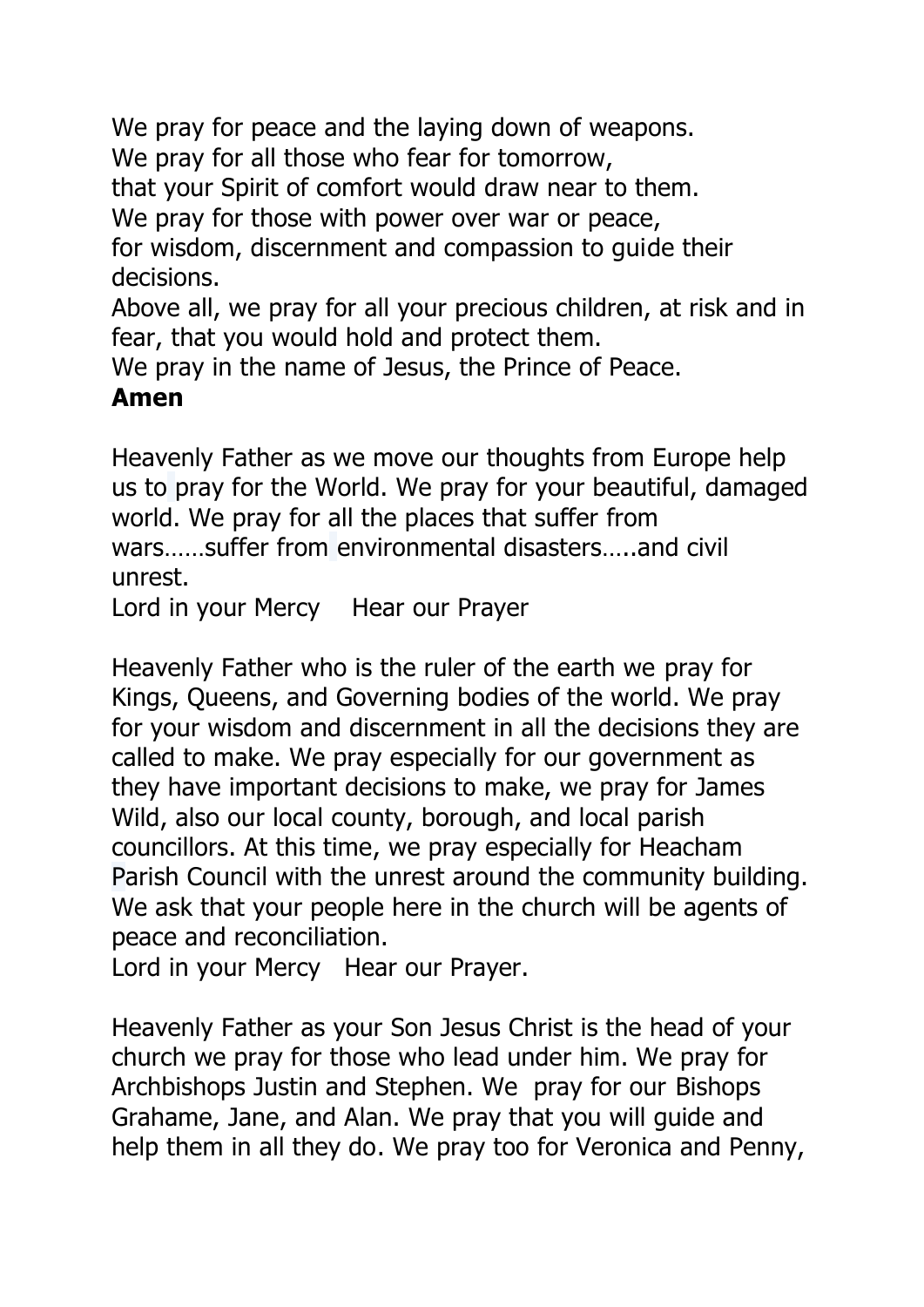Pip and John in this church, give them such an outpouring of your Spirit that they will be able to rely totally on you. Lord in your mercy Hear our prayer

Lord Jesus who was the great Evangelist we pray for those who we support in mission. We pray for Andrew and Shona Goodman in Thailand, Rachel Karrach in Nepal, and Israel and Victoria Sanchez in Bolivia. We pray for our other partners, Nelsons Journey, TransAid, Christians against Poverty, and the Kings Lynn Night Shelter. Please give them the strength and reliance on you they need, as well as the resources of finance and time to do your work where they are placed. Lord in your Mercy Hear our Prayer

Lord Jesus the great Healer, we pray for those we know who are unwell in mind, body, or spirit….We remember too those who work at our local hospital, surgeries, hospice, and chemist at this time. Give them wisdom, strength, and resilience in this busy time. In a period of silence we bring them to the lord.

Lord in your Mercy Hear our Prayer

Almighty Father who feels the suffering of all his children we pray for the many bereaved people in our locality and across the world. Bring your peace and comfort to them we pray. Lord in your mercy Hear our prayer.

Finally, we pray for ourselves for the Growth of our Church, God of Mission Who alone brings growth to your Church Send your Holy Spirit to give Vision to our planning Wisdom to our actions Joy to our worship And power to our witness. Help our church to grow in numbers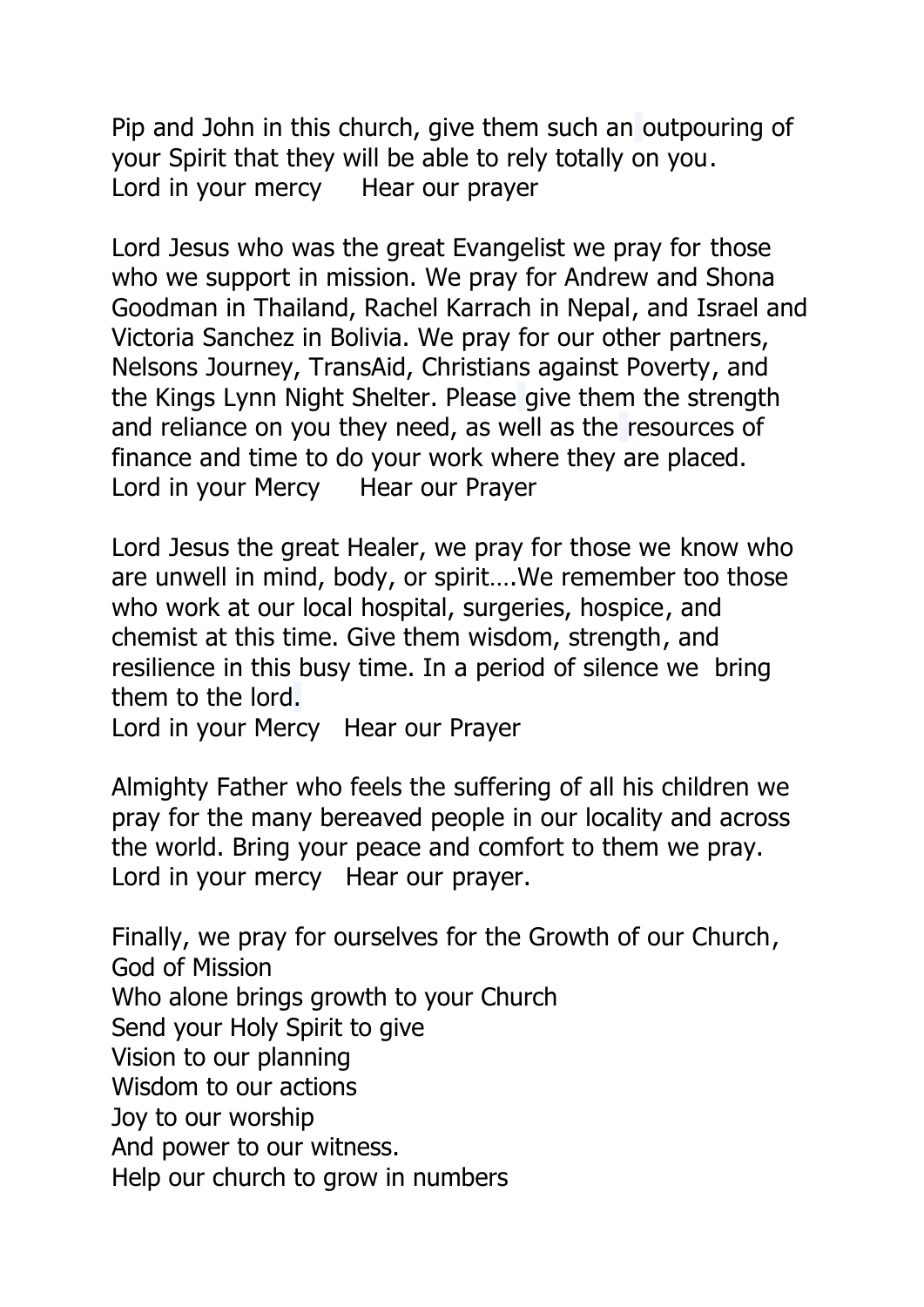In spiritual commitment to you And in service to our local community Through Jesus Christ our Lord **Amen**

Accept these prayers for the sake of your Son Jesus Christ our Lord Amen.

Lord, in your Mercy **Hear our prayers**

Merciful Father**, accept these prayers for the sake of your son our saviour Jesus Christ, Amen** 

### **The Peace**

Since we are justified by faith, we have peace with God through our Lord Jesus Christ, who has given is access to his grace.

The peace of the Lord be always with you **And also with you**

Let us offer one another a sign of peace

### Hymn: **Father, hear the prayer we offer (MP 132)**

Father, hear the prayer we offer: not for ease that prayer shall be, but for strength that we may ever live our lives courageously.

Not for ever in green pastures do we ask our way to be; but the steep and rugged pathway would we strive to climb to Thee.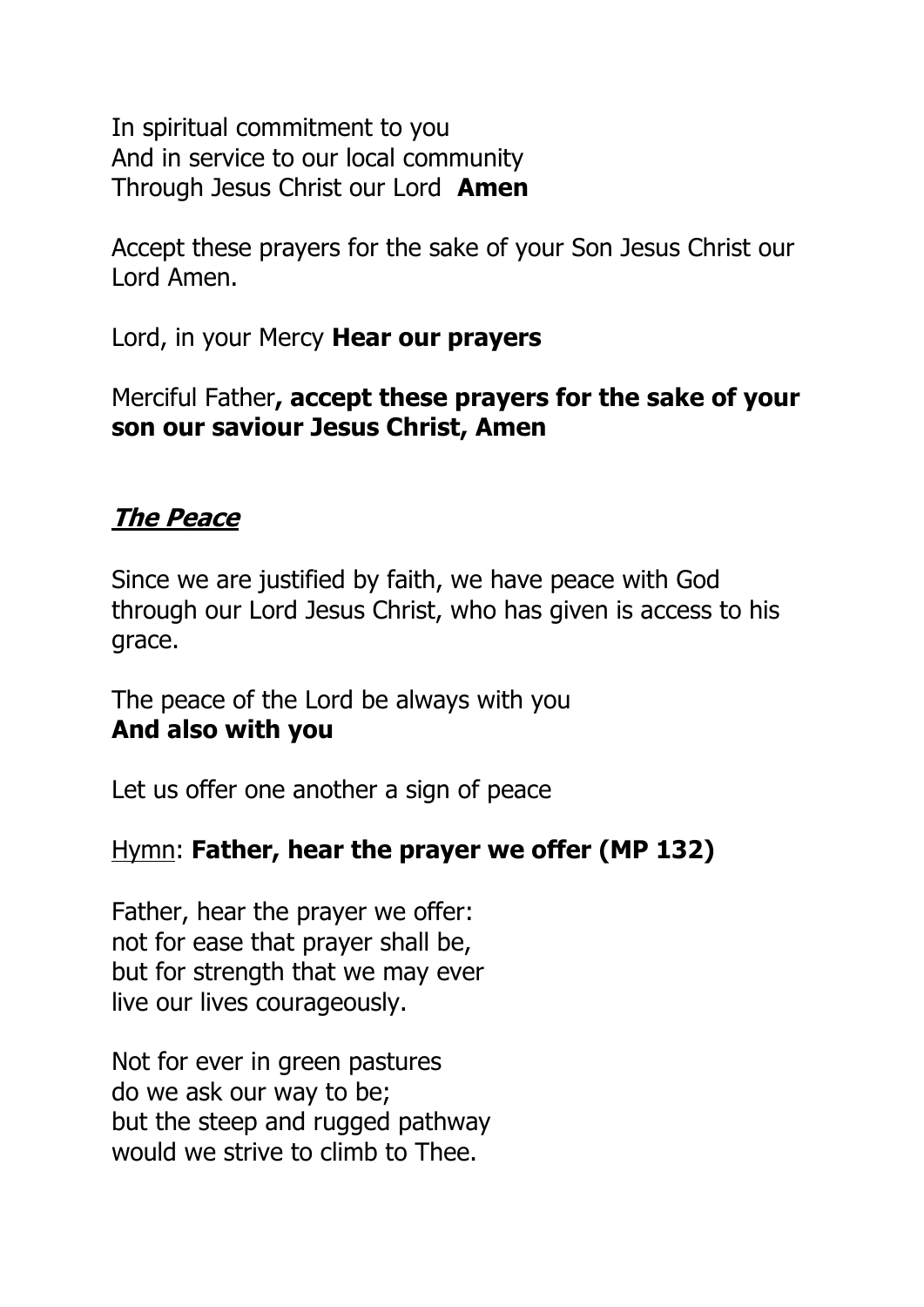Not for ever by still waters would we idly quiet stay; but would smite the living fountains from the rocks along our way.

Be our strength in hours of weakness, in our wanderings be our guide; through endeavour, failure, danger, Father, be Thou at our side.

Let our path be bright or dreary, storm or sunshine be our share; may our souls, in hope unweary, make Thy work our ceaseless prayer

### **Eucharistic Prayer**

The Lord is here. **His Spirit is with us.**  Lift up your hearts. **We lift them to the Lord.** Let us give thanks to the Lord our God. **It is right to give thanks and praise.**



It is indeed right and good to give you thanks and praise, Almighty God and everlasting Father, through Jesus Christ your Son. For in these forty days, you lead us into the desert of repentance that through a pilgrimage of prayer and discipline we may grow in grace and learn to be your people once again. Through fasting, prayer, and acts of service you bring us back to your generous heart.

Through study of your holy word you open our eyes to your presence in the world and free our hands to welcome others into the radiant splendour of your love.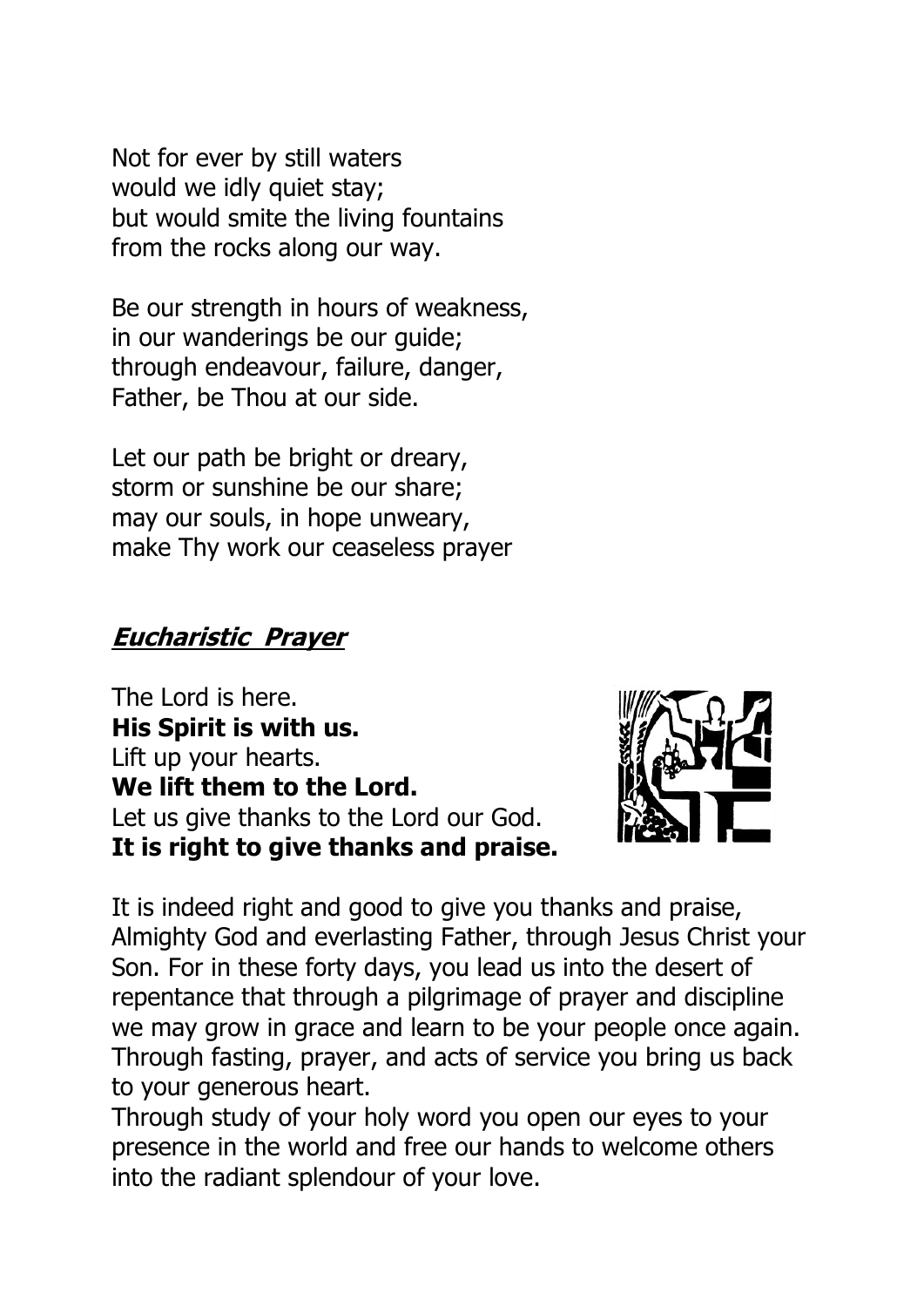As we prepare to celebrate the Easter feast with joyful hearts and minds we bless you for your mercy and join with saints and angels for ever praising you and *singing:* 

**Holy, holy, holy is Lord, Holy is the Lord God Almighty. Holy, holy, holy is Lord, Holy is the Lord God Almighty. Who was, and is, and is to come; Holy, holy, holy is the Lord.**

We praise and bless you, loving Father, through Jesus Christ, our Lord; and as we obey his command, send your Holy Spirit, that broken bread and wine outpoured may be for us the body and blood of your dear Son. On the night before he died he had supper with his friends and, taking bread, he praised you. He broke the bread, gave it to them and said: Take, eat; this is my body which is given for you; do this in remembrance of me.

When supper was ended he took the cup of wine. Again he praised you, gave it to them and said: Drink this, all of you; this is my blood of the new covenant, which is shed for you and for many for the forgiveness of sins. Do this, as often as you drink it, in remembrance of me. So, Father, we remember all that Jesus did, in him we plead with confidence his sacrifice made once for all upon the cross. Bringing before you the bread of life and cup of salvation, we proclaim his death and resurrection until he comes in glory. Jesus Christ is Lord: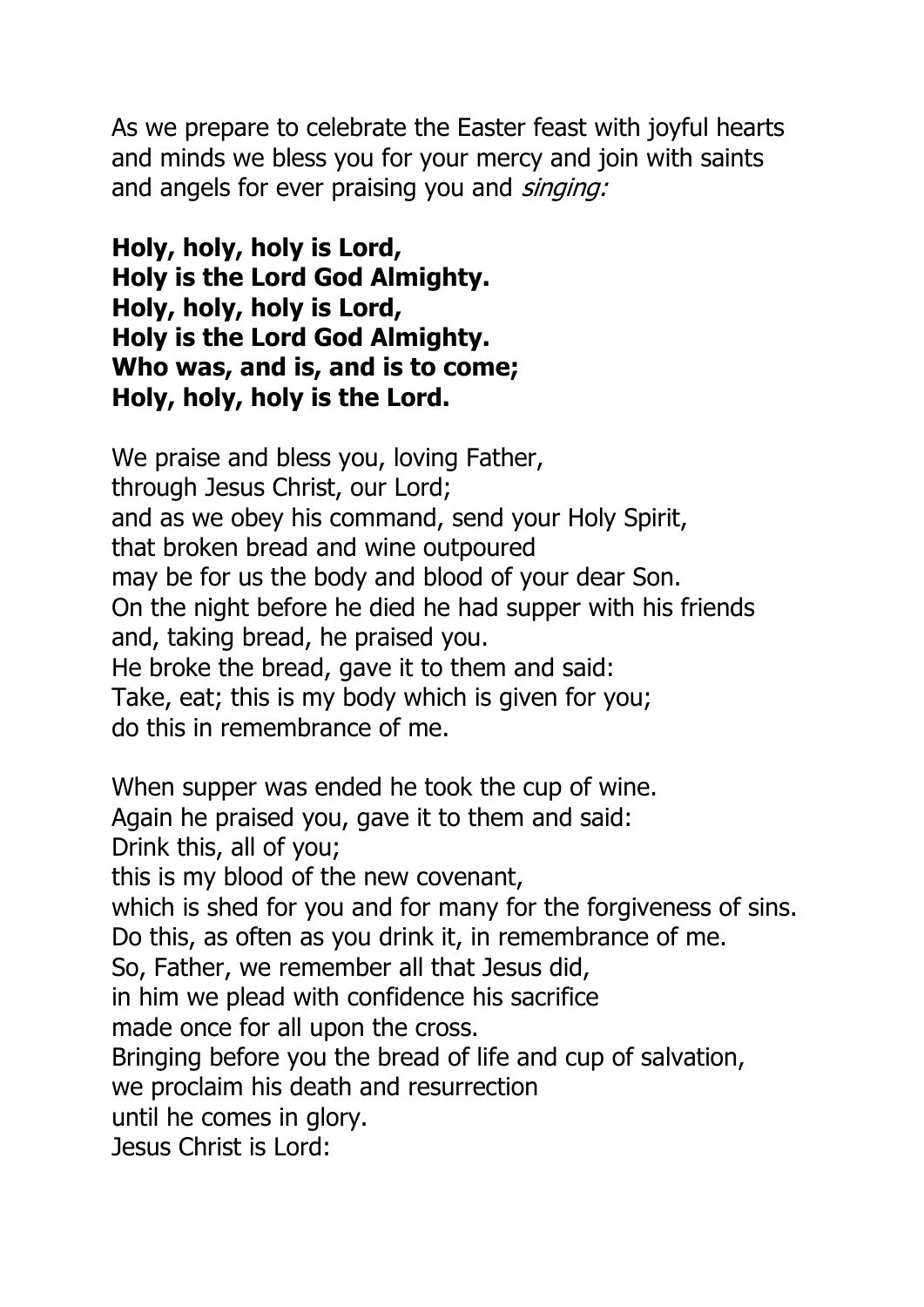### **Lord, by your cross and resurrection you have set us free.**

**You are the Saviour of the world.** Lord of all life, help us to work together for that day when your kingdom comes and justice and mercy will be seen in all the earth. Look with favour on your people, gather us in your loving arms and bring us with all the saints to feast at your table in heaven. Through Christ, and with Christ, and in Christ, in the unity of the Holy Spirit, all honour and glory are yours, O loving Father, for ever and ever. **Amen.**

Let us pray with confidence as our Saviour has taught us **Our Father, who art in heaven, hallowed be thy name; thy kingdom come; thy will be done; on earth as it is in heaven. Give us this day our daily bread. And forgive us our trespasses, as we forgive those who trespass against us. And lead us not into temptation; but deliver us from evil. For thine is the kingdom, the power, and the glory for ever and ever. Amen.**

Every time we eat this bread and drink this cup, **we proclaim the Lord's death until he comes.** God's holy gifts for God's holy people.

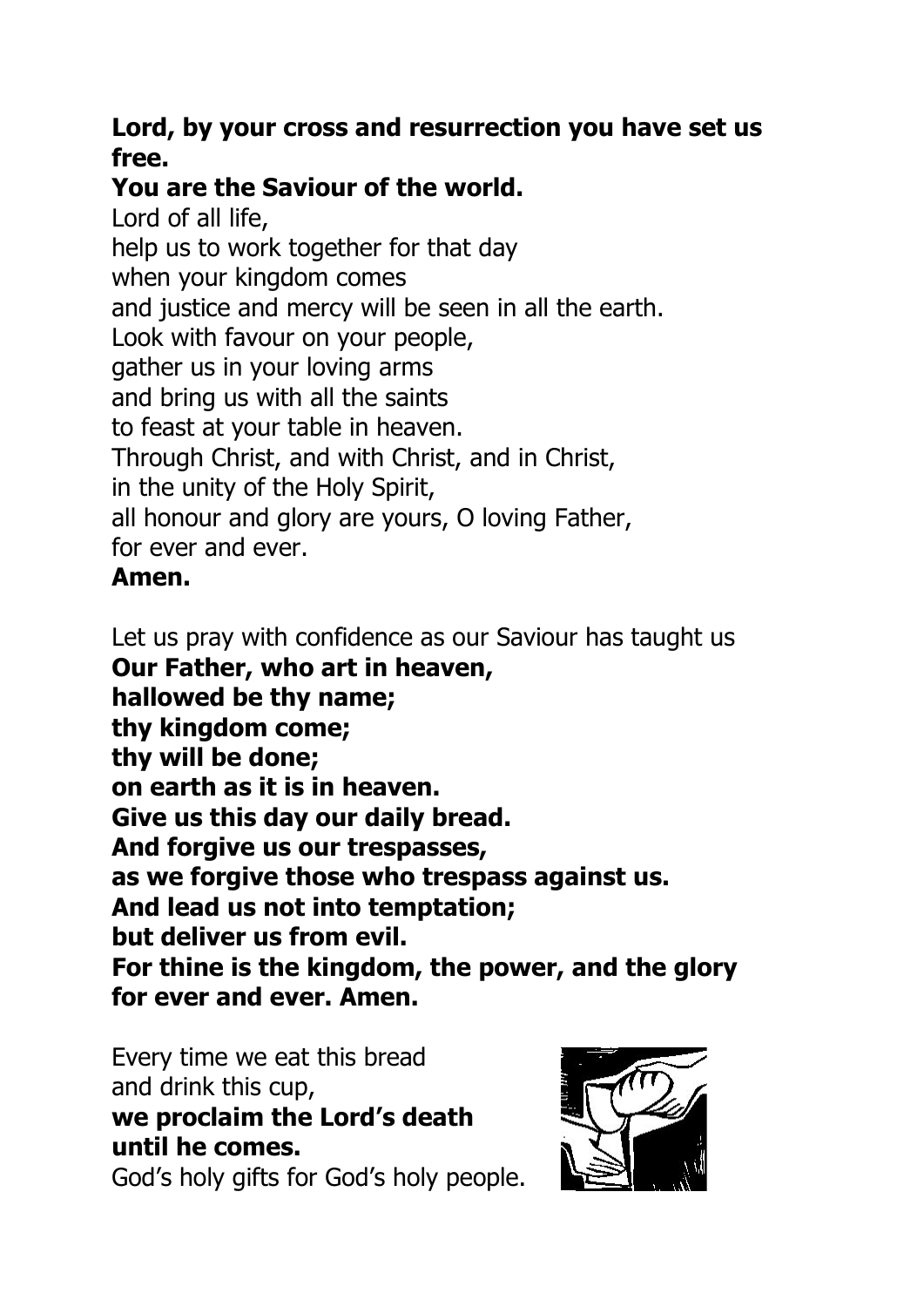**Jesus Christ is holy, Jesus Christ is Lord, to the glory of God the Father.**

#### **Distribution of Communion**

#### **Prayer after communion**

**God of our journey, as we walk with you on the path of obedience, sustain us on our way and lead us to your glory; through Jesus Christ our Lord. Amen** 

#### Hymn: **I want to serve the purpose of God in my generations (MP 859)**

I want to serve the purpose of God in my generation. I want to serve the purpose of God while I am alive. I want to give my life for something that'll last for ever: Oh, I delight, I delight to do Your will.

What is on Your heart? Show me what to do. Let me know Your will, and I will follow You. What is on Your heart ....

I want to build with silver and gold in my generation. I want to build with silver and gold while I am alive. I want to give my life for something that'll last for ever: Oh, I delight, I delight to do Your will.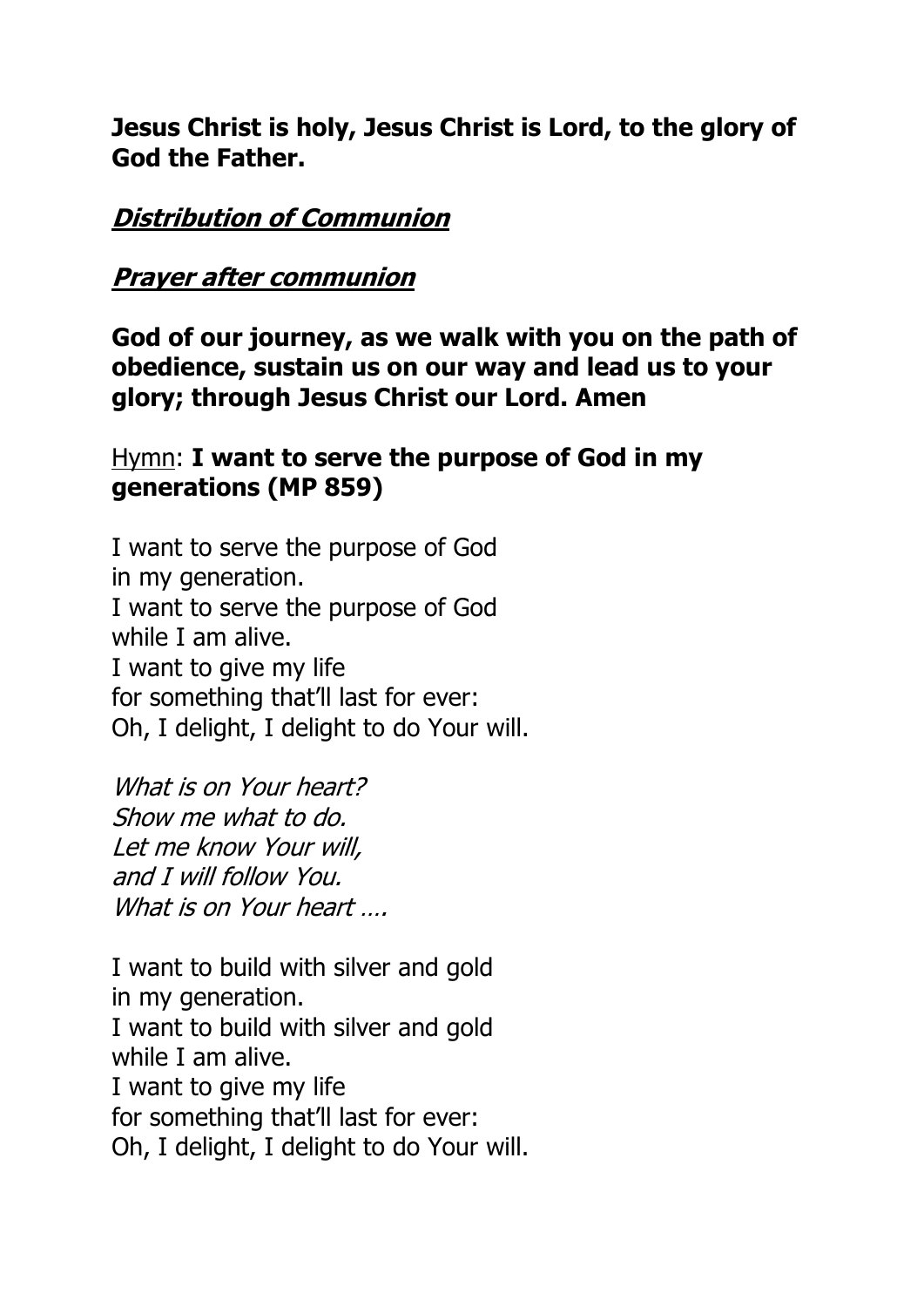What is on Your heart ....

I want to see the kingdom of God in my generation. I want to see the kingdom of God while I am alive. I want to give my life for something that'll last for ever: Oh, I delight, I delight to do Your will.

What is on Your heart ....

I want to see the Lord come again in my generation. I want to see the Lord come again while I am alive. I want to give my life for something that'll last for ever. Oh, I delight, I delight to do Your will.

What is on Your heart ....

### **Blessing**

May God the Father, who does not despise the broken spirit, give to you a contrite heart.

#### **Amen.**

May Christ, who bore our sins in his body on the tree, heal you by his wounds.

#### **Amen.**

May the Holy Spirit, who leads us into all truth, speak to you words of pardon and peace.

#### **Amen.**